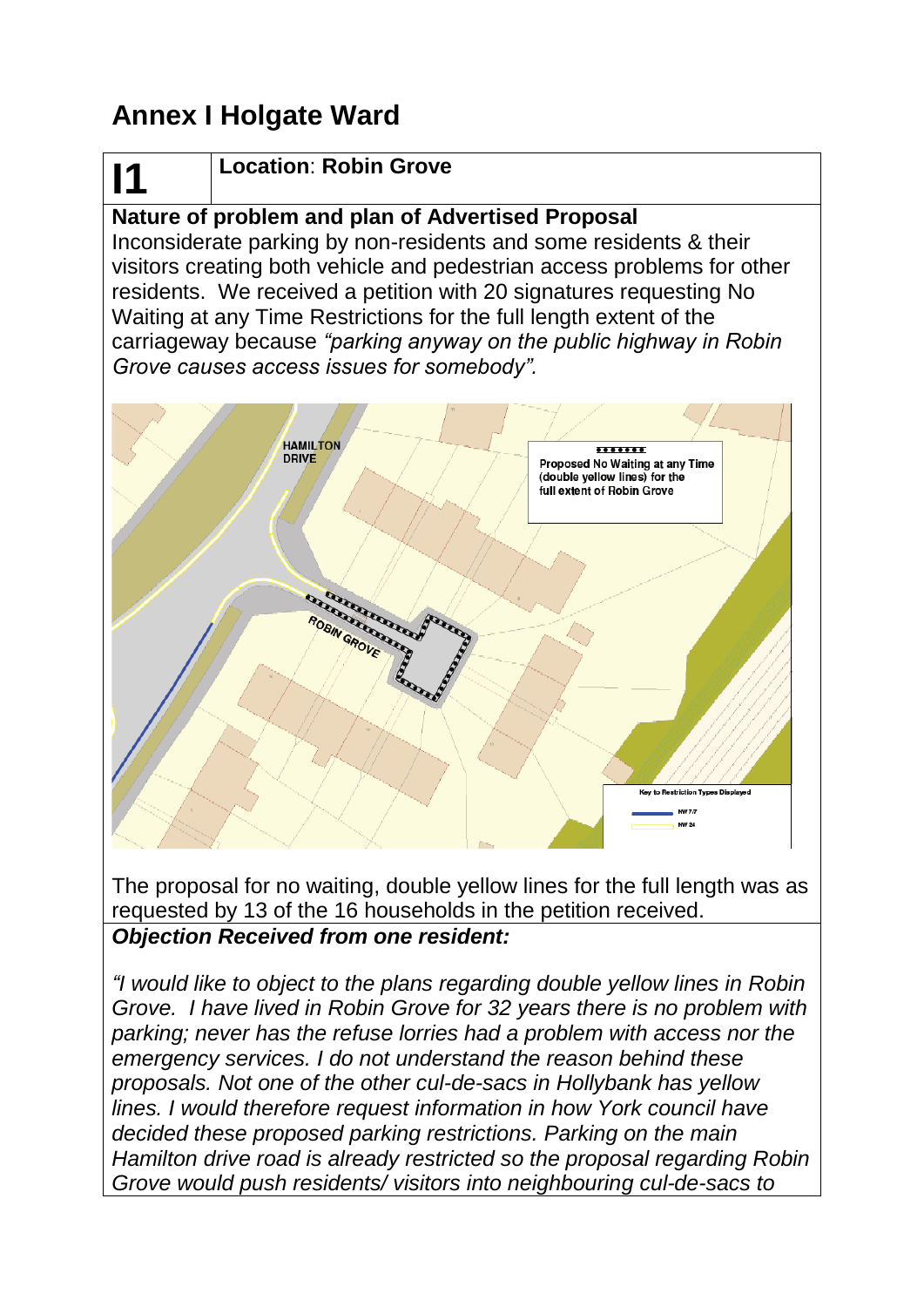*park. Surely cash strapped York council would be better spending public funds on more important projects like pot holes on our roads. Please consider this objection.*

### **Officer analysis**

Over the last few years we have received many notifications of inconsiderate parking on Robin Grove. This has led to a lot of ill feeling and conflict between residents. This resulted in a petition raised, signed by 20 residents representing 13 out of the 16 properties on Robin Grove. The petition requested double yellow lines for the full length of the street. The proposal made was in accordance with this request.

Not all residents on Robin Grove have an off-street parking amenity and some may not have sufficient off-street parking amenity for the number of vehicles owned.

There can be little doubt that this proposal will be an inconvenience to some residents and create a situation where some will be forced to park on Hollybank Road or other cul-de-sacs in the area.

We cannot ignore that the situation created by inconsiderate parking has become so intolerable to a majority of residents that they have supported and requested 24 hour restrictions for the full length of the street.

Because of the width of the carriageway and the access positions from the turning area, there is no scope to leave areas of carriageway unrestricted without it causing obstruction to other residents as shown on the satellite picture (taken from Google Street Maps)



### **Options:**

- 1. Uphold the objection and take no further action or place a lesser restriction (leaving some areas unrestricted) This is not the recommended option because non-implementation will not resolve the ongoing issues experienced by residents. It is not possible to leave any areas of carriageway unrestricted to leave some parking amenity without it creating obstruction for access/egress from private drives.
- 2. Over-rule the objection and implement as advertised. This is the recommended option because a good majority of